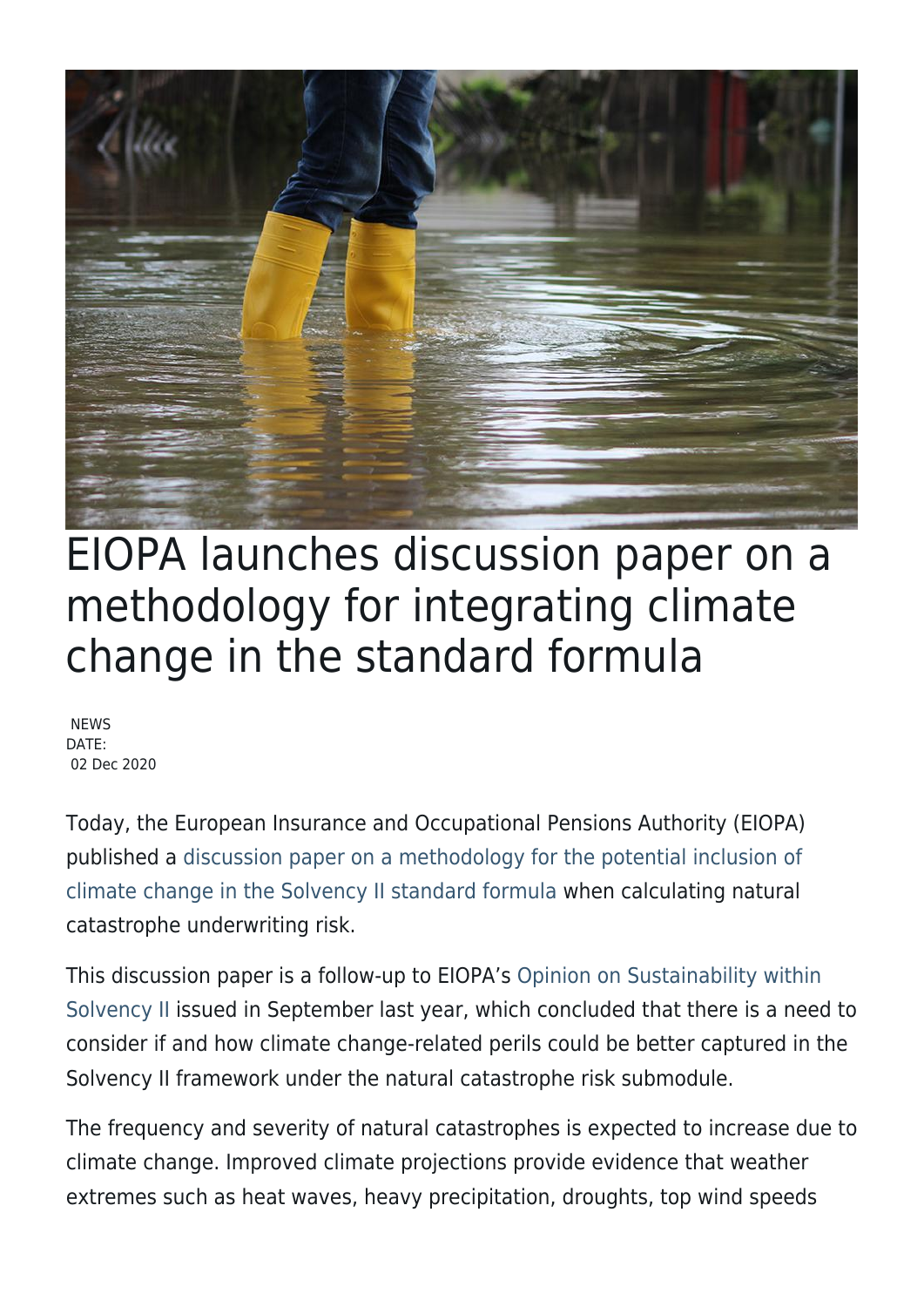and storm surges will rise in many European regions. To ensure the financial resilience of (re)insurers covering natural catastrophes, the solvency capital requirements for natural catastrophe underwriting risk need to remain appropriate in light of climate change.

In line with that, EIOPA proposes different methodological steps and process changes to integrate climate change in the calculation of natural catastrophe risk and invites all interested stakeholders to provide comments by 26 February 2021.

## [FILL IN THE SURVEY](https://ec.europa.eu/eusurvey/runner/b988dfc4-4dbe-16a9-7efc-33c1cd41249a)

EIOPA will consider the feedback received and expects to publish the final report in the summer of 2021 together with a feedback statement on the consultation responses of stakeholders.

## EIOPA's sustainable finance agenda

This discussion paper is part of EIOPA's broader sustainability agenda to integrate environmental, social and governance (ESG) risk assessment in the regulatory and supervisory framework. EIOPA is committed to supporting the European insurance and occupational pension sectors in their transition to climate neutrality and to deliver on the 'Green Deal' initiated by the European Commission.

EIOPA's work on sustainable finance is driven by three objectives: (i) insurers should manage and mitigate ESG risks, (ii) insurers and pension funds should reflect policyholders and pension scheme members' preferences for sustainable investments and (iii) insurers and pension funds should adopt a sustainable approach to their investments based on principles of stewardship. This reflects the important role insurers and pension funds can play in enabling climate change mitigation and adaption. A key element to foster sustainable growth and to channel funding in economic activities enabling and contributing to environmental, social and governance-related objectives, is to improve data availability and therewith the public disclosure of relevant metrics by reporting entities as well as improving transparency on risks arising from climate change.